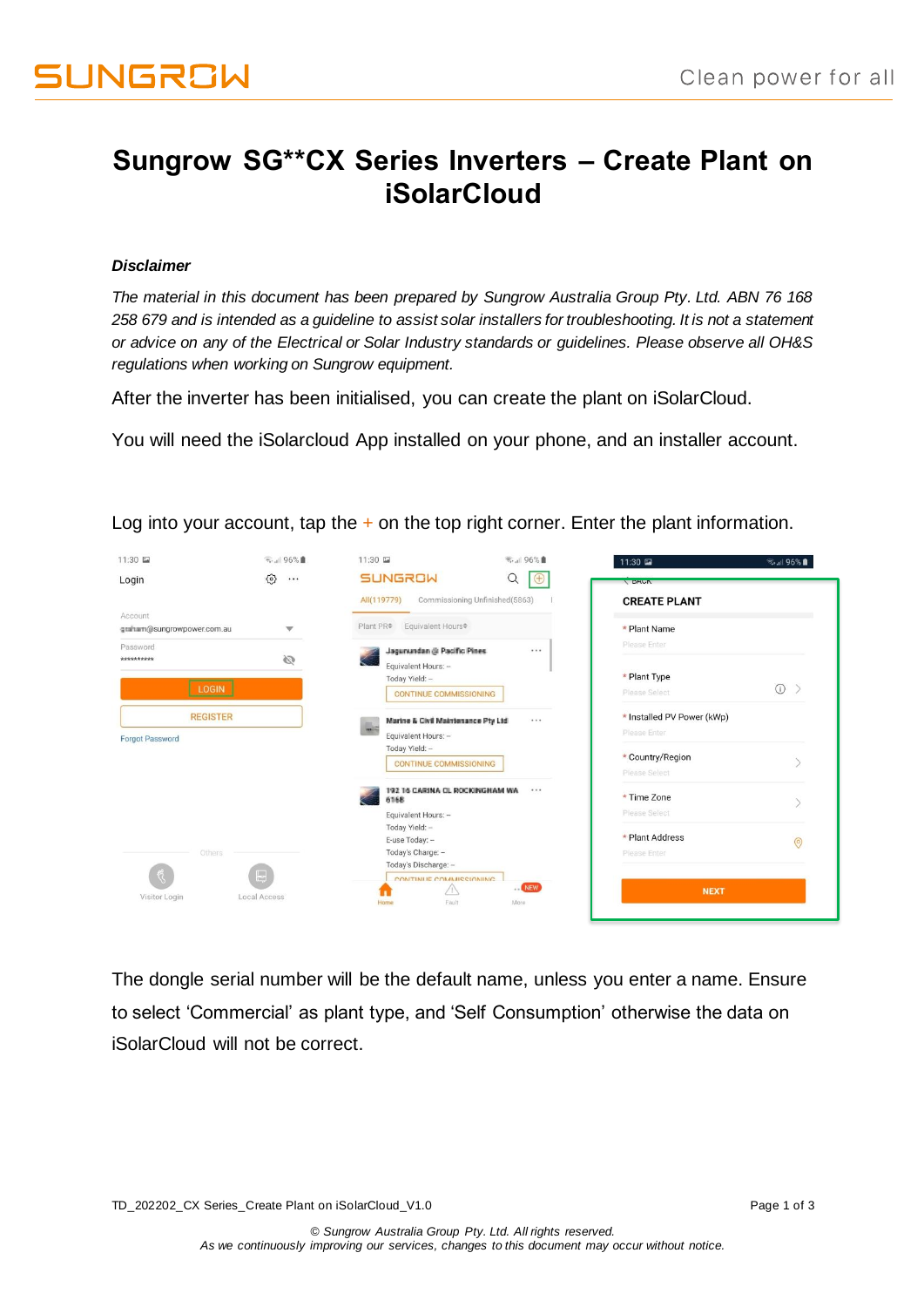## **SUNGROW**

## Clean power for all

| 11:30 国                                                       | <del>◎</del> …196%■      | 11:31 国                                    | 1880   1.17              | 11:31 国                                             | <b>जि.⊪ 96%</b>                                                                          |  |
|---------------------------------------------------------------|--------------------------|--------------------------------------------|--------------------------|-----------------------------------------------------|------------------------------------------------------------------------------------------|--|
| < BACK                                                        |                          | $<$ BACK                                   |                          | < BACK                                              |                                                                                          |  |
| <b>CREATE PLANT</b>                                           |                          | <b>CREATE PLANT</b>                        |                          | 91 victoria st Smithfield                           |                                                                                          |  |
| * Plant Name<br>demo sg30cx training                          |                          | * Plant Name<br>demo sg30cx training       |                          | * Grid-connection Type<br>Please Select             |                                                                                          |  |
| * Plant Type<br>Please Select                                 | $\rightarrow$<br>$\odot$ | * Plant Type<br>Commercial PV              | $\odot$<br>$\rightarrow$ | <b>Grid-connected Date</b><br>2022-01-31            |                                                                                          |  |
| * Installed PV Power (kWp)<br>Please Enter                    |                          | * Installed PV Power (kWp)<br>Please Enter |                          | <b>Owner's Email Address</b><br><b>Please Enter</b> |                                                                                          |  |
| * Country/Region<br>Please Select                             | s                        | * Country/Region<br>Please Select          |                          |                                                     | Enter new owner email address or existed owner<br>email address in iSolarCloud system. v |  |
| CANCEL                                                        | <b>CONFIRM</b>           | * Time Zone<br>Please Select               |                          | CANCEL                                              | <b>CONFIRM</b>                                                                           |  |
| Residential PV<br>Residential Storage<br><b>Commercial PV</b> |                          | * Plant Address<br>Please Enter            | $\odot$                  | 100% Feed-in<br>Self-Consumption                    |                                                                                          |  |
| Microgrid                                                     |                          |                                            |                          | Zero Export                                         |                                                                                          |  |
| Utility PV                                                    |                          | <b>NEXT</b>                                |                          | Off-grid                                            |                                                                                          |  |
|                                                               |                          |                                            |                          |                                                     |                                                                                          |  |

Enter the end user's email, select country and time zones (tap the orange tick top right).

| 11:32 国<br>● 36%                                                                                          | 11:32 国                     | ▼ 196%<br>11:32<br>▼ 195%■              |
|-----------------------------------------------------------------------------------------------------------|-----------------------------|-----------------------------------------|
| 91 victoria st Smithfield                                                                                 | $<$ BACK                    | < BACK                                  |
| * Grid-connection Type                                                                                    | <b>COUNTRY/REGION</b>       | <b>TIME ZONE</b>                        |
| Self-Consumption                                                                                          | Q Country/Region            | Q Time Zone                             |
| <b>Grid-connected Date</b>                                                                                | Australia                   | UIVILTY<br>Seoul                        |
| 2022-01-31                                                                                                | Fiji                        | $GMT+9$<br>Yakutsk                      |
| <b>Owner's Email Address</b>                                                                              | Kiribati                    | $GMT+9.5$<br>Adelaide                   |
| test@sungrowpower.com.au<br>24/100                                                                        | Marshall Islands            | $GMT+9.5$<br>Darwin                     |
| $\circlearrowright$<br>tesy@sungr<br>tesr@sungr<br><br>power.com                                          | Nauru                       | $GMT+10$<br>Brisbane                    |
| $\overline{2}$<br>$\mathbf{3}$<br>7 <sup>1</sup><br>$-5$<br>8<br>9<br>$\overline{4}$<br>6<br>$\mathbf{1}$ | $\mathbf{0}$<br>New Zealand | GMT+10<br>Vladivostok                   |
| $\mathbf{i}$<br>t<br>y  <br>$\circ$<br>p<br>W<br>e<br>$\mathsf{r}$<br>U<br>q                              | Papua New Guinea            | $GMT+10$<br>Guam, Port Moresby          |
| f<br>h<br>∣j.<br>$\mathsf{k}$<br>d<br>$\overline{1}$<br>g<br>a<br>$\mathsf S$                             | Samoa                       | GMT+10<br>Hobart                        |
| b<br>Z<br>X<br>$\mathbf{C}$<br>$\vee$<br>$\mathsf{n}$<br>$\leftarrow$<br>m<br>↟                           | Solomon Islands             | $GMT+10$<br>Canberra, Melbourne, Sydney |
|                                                                                                           | Tonga                       | $GMT+11$<br>Magadan                     |
| $@$<br>!#1<br>EN(AU)<br>Next<br>.com<br>ä.<br>$\mathbf{r}$                                                | Tuvalu                      | $GMT+11$<br>Solomon Is., New Caledonia  |

TD\_202202\_CX Series\_Create Plant on iSolarCloud\_V1.0 Page 2 of 3